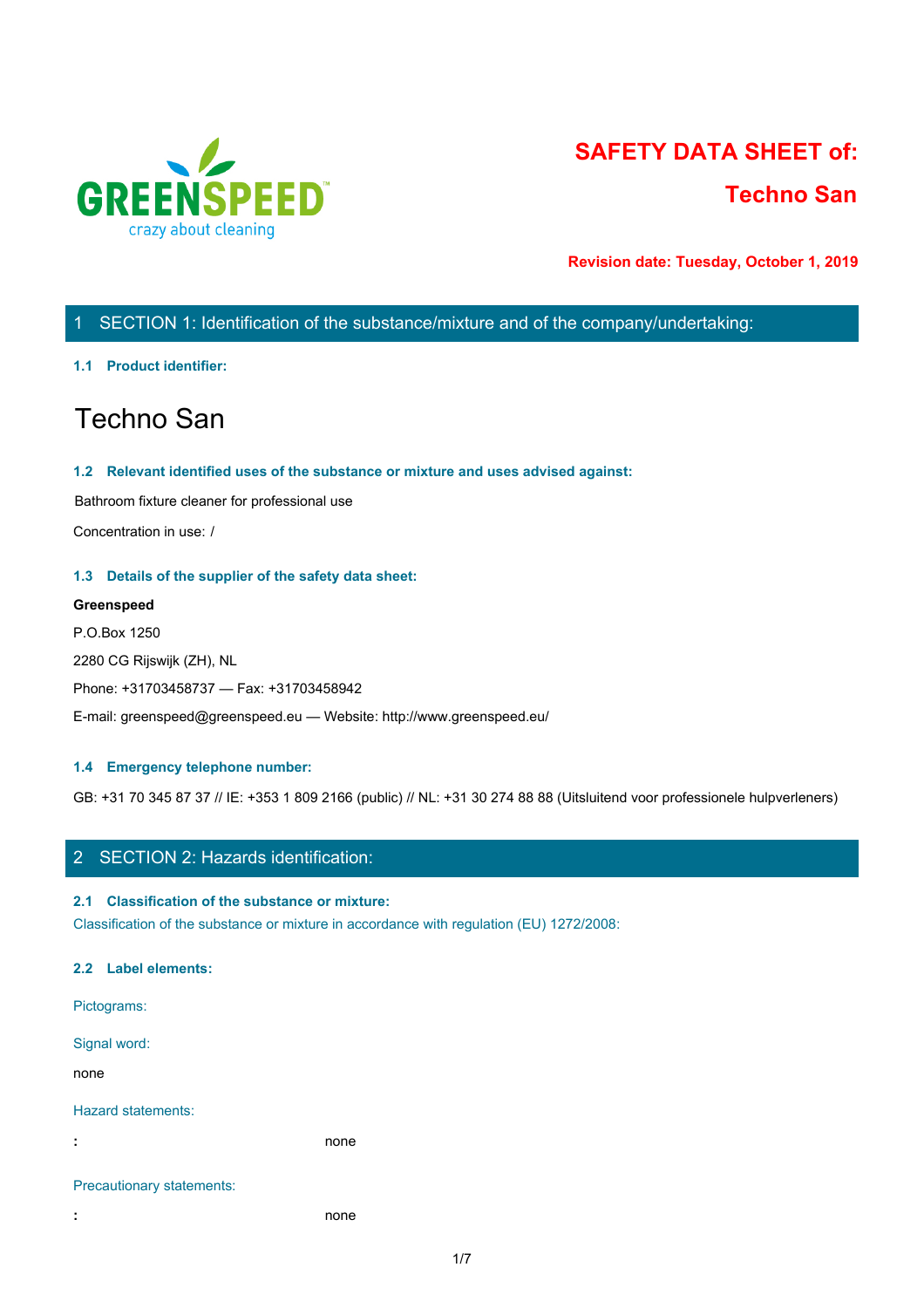## Contains:

none and the state of the state of the state of the state of the state of the state of the state of the state of the state of the state of the state of the state of the state of the state of the state of the state of the s

## **2.3 Other hazards:**

none and the state of the state of the state of the state of the state of the state of the state of the state of the state of the state of the state of the state of the state of the state of the state of the state of the s

# 3 SECTION 3: Composition/information on ingredients:

| Citric Acid                     | $\leq 4\%$ | CAS number:<br>EINECS:<br>REACH Registration number: 01-2119457026-42<br><b>CLP Classification:</b> | 77-92-9<br>201-069-1<br>H319 Eye Irrit. 2         |
|---------------------------------|------------|-----------------------------------------------------------------------------------------------------|---------------------------------------------------|
| $\overline{)$ C8-10 D-glucoside | $\leq 4\%$ | CAS number:<br>EINECS:<br>REACH Registration number: 01-2119488530-36<br><b>CLP Classification:</b> | 68515-73-1<br>500-220-1<br><b>H318 Eye Dam. 1</b> |

For the full text of the H phrases mentioned in this section, see section 16.

# 4 SECTION 4: First aid measures:

## **4.1 Description of first aid measures:**

Always ask medical advice as soon as possible should serious or continuous disturbances occur.

| <b>Skin contact:</b> | rinse with water.                                                                                |
|----------------------|--------------------------------------------------------------------------------------------------|
| Eye contact:         | rinse first with plenty of water, if necessary seek medical attention.                           |
| Ingestion:           | rinse first with plenty of water, if necessary seek medical attention.                           |
| Inhalation:          | in case of serious or continuous discomforts: remove to fresh air and seek medical<br>attention. |

## **4.2 Most important symptoms and effects, both acute and delayed:**

#### **4.3 Indication of any immediate medical attention and special treatment needed:**

none and the state of the state of the state of the state of the state of the state of the state of the state of the state of the state of the state of the state of the state of the state of the state of the state of the s

# 5 SECTION 5: Fire-fighting measures:

# **5.1 Extinguishing media:**

CO2, foam, powder, sprayed water

# **5.2 Special hazards arising from the substance or mixture:**

none and the state of the state of the state of the state of the state of the state of the state of the state of the state of the state of the state of the state of the state of the state of the state of the state of the s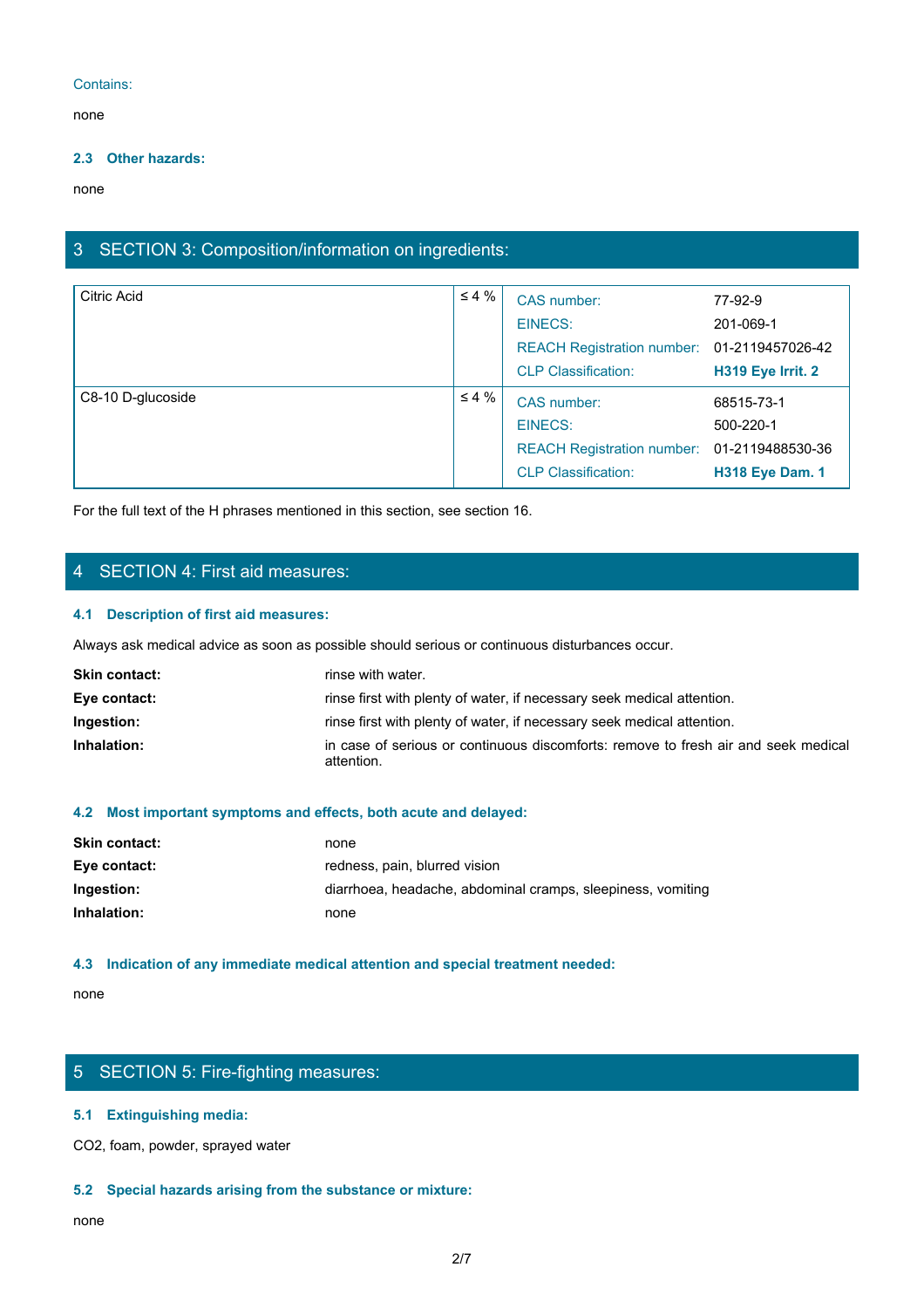#### **5.3 Advice for firefighters:**

**Extinguishing agents to be avoided:** none and the state of the state of the state of the state of the state of the state of the state of the state of the state of the state of the state of the state of the state of the state of the state of the state of the s

# 6 SECTION 6: Accidental release measures:

#### **6.1 Personal precautions, protective equipment and emergency procedures:**

S.3 Advice for firefighters:<br> **Extinguishing agents to be**<br> **Conservated substances**<br> **Conservates:**<br> **Conservates**<br> **Conservates and avoid inhalation of fumes, smoke, dusts and vapours by staying up<br>
windRemove any contam** windRemove any contaminated clothing and used contaminated protective equipment and dispose of it safely.

#### **6.2 Environmental precautions:**

do not allow to flow into sewers or open water.

#### **6.3 Methods and material for containment and cleaning up:**

Contain released substance, store into suitable containers. If possible remove by using absorbent material.

## **6.4 Reference to other sections:**

for further information check sections 8 & 13.

# 7 SECTION 7: Handling and storage:

#### **7.1 Precautions for safe handling:**

## **7.2 Conditions for safe storage, including any incompatibilities:**

#### **7.3 Specific end use(s):**

# 8 SECTION 8: Exposure controls/personal protection:

#### **8.1 Control parameters:**

#### **8.2 Exposure controls:**

|                                  | 7.1 Precaduons for sale nanding.                                                                                                                                                                                                                                                                                                                                  |              |
|----------------------------------|-------------------------------------------------------------------------------------------------------------------------------------------------------------------------------------------------------------------------------------------------------------------------------------------------------------------------------------------------------------------|--------------|
|                                  | handle with care to avoid spillage.                                                                                                                                                                                                                                                                                                                               |              |
|                                  | 7.2 Conditions for safe storage, including any incompatibilities:                                                                                                                                                                                                                                                                                                 |              |
|                                  | keep in a sealed container in a closed, frost-free, ventilated room.                                                                                                                                                                                                                                                                                              |              |
| 7.3 Specific end use(s):         |                                                                                                                                                                                                                                                                                                                                                                   |              |
|                                  | Bathroom fixture cleaner for professional use                                                                                                                                                                                                                                                                                                                     |              |
|                                  | 8 SECTION 8: Exposure controls/personal protection:                                                                                                                                                                                                                                                                                                               |              |
| 8.1 Control parameters:          |                                                                                                                                                                                                                                                                                                                                                                   |              |
|                                  | Listing of the hazardous ingredients in section 3, of which the TLV value is known                                                                                                                                                                                                                                                                                |              |
|                                  | Ethanol 1,907 mg/m <sup>3</sup> , Methyl ethyl ketone 600 mg/m <sup>3</sup> , Isopropanol 424 mg/m <sup>3</sup>                                                                                                                                                                                                                                                   |              |
| 8.2 Exposure controls:           |                                                                                                                                                                                                                                                                                                                                                                   |              |
| <b>Inhalation</b><br>protection: | respiratory protection is not required. Use ABEK type gas masks in case of irritating exposure. If<br>necessary, use with sufficient exhaust ventilation.                                                                                                                                                                                                         |              |
| <b>Skin</b><br>protection:       | handling with nitril-gloves (EN 374). Breakthrough time: >480' Material thickness: 0,35 mm.<br>Thoroughly check gloves before use. Take of the gloves properly without touching the outside<br>with your bare hands. The manufacturer of the protective gloves has to be consulted about the<br>suitability for a specific work station. Wash and dry your hands. | $\mathbf{w}$ |
|                                  |                                                                                                                                                                                                                                                                                                                                                                   |              |
|                                  | 3/7                                                                                                                                                                                                                                                                                                                                                               |              |
|                                  |                                                                                                                                                                                                                                                                                                                                                                   |              |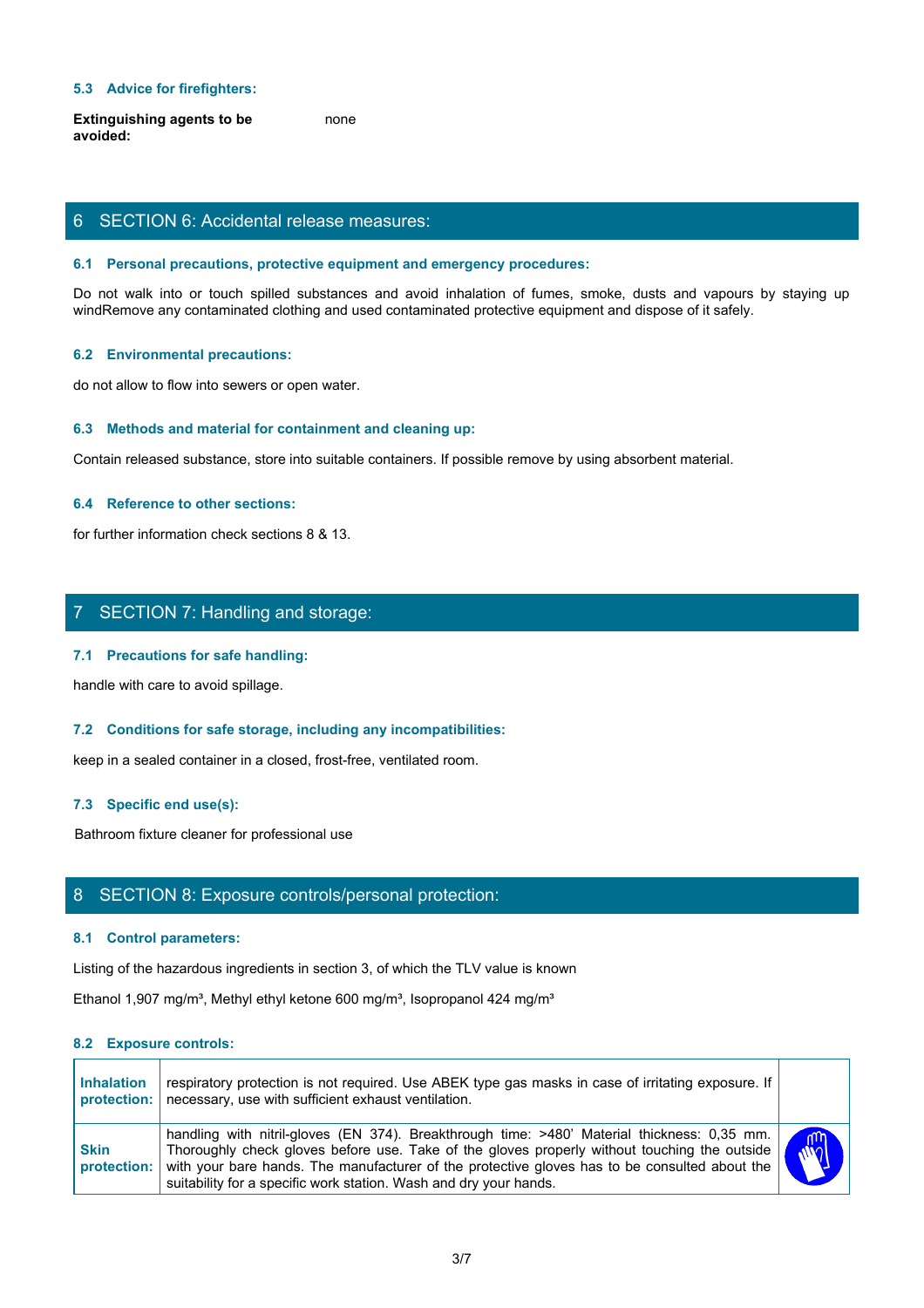| keep an eye-rinse bottle within reach. Tight-fitting safety goggles. Wear a face shield and<br>protective suit in case of exceptional processing problems. |                                                                                         |
|------------------------------------------------------------------------------------------------------------------------------------------------------------|-----------------------------------------------------------------------------------------|
|                                                                                                                                                            |                                                                                         |
|                                                                                                                                                            |                                                                                         |
|                                                                                                                                                            |                                                                                         |
|                                                                                                                                                            |                                                                                         |
|                                                                                                                                                            |                                                                                         |
|                                                                                                                                                            |                                                                                         |
|                                                                                                                                                            |                                                                                         |
|                                                                                                                                                            | <b>DO</b>                                                                               |
| amount of hazardous substances at the work station in question.                                                                                            |                                                                                         |
|                                                                                                                                                            | impermeable clothing. The type of protective equipment depends on the concentration and |

# 9 SECTION 9: Physical and chemical properties:

# **9.1 Information on basic physical and chemical properties:**

| Melting point/melting range:                                 | 0 °C               |
|--------------------------------------------------------------|--------------------|
| <b>Boiling point/Boiling range:</b>                          | 78 °C - 245 °C     |
| pH:                                                          | 2.5                |
| pH 1% diluted in water:                                      |                    |
| Vapour pressure/20°C,:                                       | 5850 Pa            |
| Vapour density:                                              | not applicable     |
| Relative density, 20°C:                                      | 1.0260 kg/l        |
| Appearance/20°C:                                             | liquid             |
| Flash point:                                                 |                    |
| Flammability (solid, gas):                                   | not applicable     |
| Auto-ignition temperature:                                   | 370 °C             |
| <b>Upper flammability or explosive</b><br>limit, $(Vol %)$ : | 19.000 %           |
| Lower flammability or explosive<br>limit, $(Vol %)$ :        | 1.400 %            |
| <b>Explosive properties:</b>                                 | not applicable     |
| <b>Oxidising properties:</b>                                 | not applicable     |
| <b>Decomposition temperature:</b>                            |                    |
| <b>Solubility in water:</b>                                  | completely soluble |
| <b>Partition coefficient: n-</b><br>octanol/water:           | not applicable     |
| Odour:                                                       | characteristic     |
| <b>Odour threshold:</b>                                      | not applicable     |
| Dynamic viscosity, 20°C:                                     | 1 mPa.s            |
| Kinematic viscosity, 40°C:                                   | 1 mm $^{2}/s$      |
| Evaporation rate (n-BuAc = 1):                               | 2.000              |

# **9.2 Other information:**

| <b>Volatile organic component (VOC):</b> 0.15 % |  |
|-------------------------------------------------|--|
| Volatile organic component (VOC): 9.220 g/l     |  |
| <b>Sustained combustion test:</b>               |  |

# 10 SECTION 10: Stability and reactivity:

## **10.1 Reactivity:**

stable under normal conditions.

## **10.2 Chemical stability:**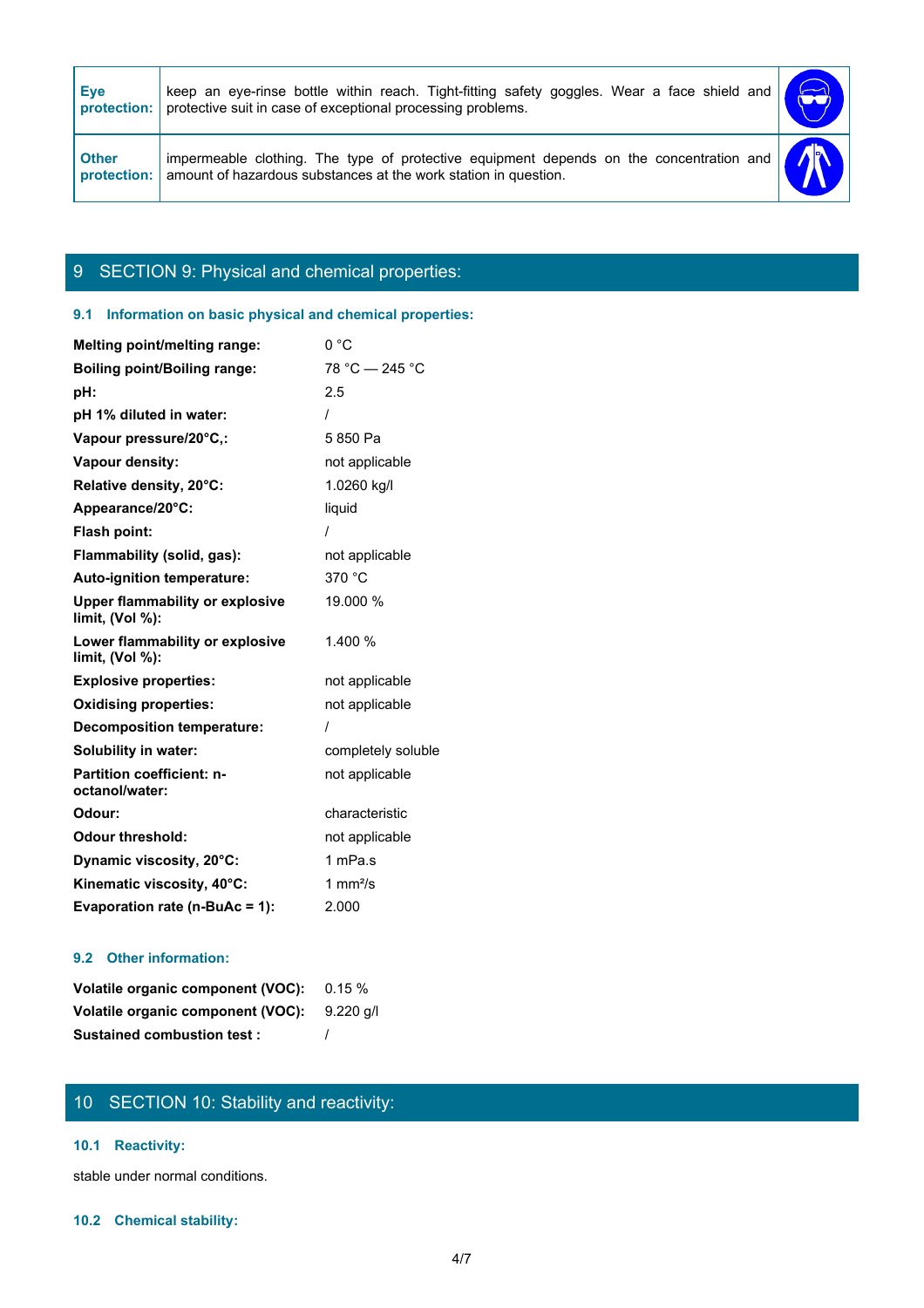extremely high or low temperatures.

#### **10.3 Possibility of hazardous reactions:**

none and the state of the state of the state of the state of the state of the state of the state of the state of the state of the state of the state of the state of the state of the state of the state of the state of the s

#### **10.4 Conditions to avoid:**

protect from sunlight and do not expose to temperatures exceeding + 50°C.

#### **10.5 Incompatible materials:**

acids, alkalines, oxidants, reductants

#### **10.6 Hazardous decomposition products:**

doesn't decompose with normal use

# 11 SECTION 11: Toxicological information:

## **11.1 Information on toxicological effects:**

About the preparation itself: No additional data available

**Calculated acute toxicity, ATE oral:** / **Calculated acute toxicity, ATE dermal:** /

| Citric Acid       | LD50 oral, rat:<br>LD50 dermal, rabbit:<br>LC50, Inhalation, rat, 4h: $\geq$ 50 mg/l | $\geq$ 5 000 mg/kg<br>$\geq 5000$ mg/kg |  |
|-------------------|--------------------------------------------------------------------------------------|-----------------------------------------|--|
| C8-10 D-glucoside | LD50 oral, rat:<br>LD50 dermal, rabbit:<br>LC50, Inhalation, rat, 4h: $\geq$ 50 mg/l | $\geq$ 5 000 mg/kg<br>$\geq 5000$ mg/kg |  |

# 12 SECTION 12: Ecological information:

## **12.1 Toxicity:**

|                                        | LC50, Inhalation, rat, 4h: $\geq$ 50 mg/l                                            |                                                                                                                         |
|----------------------------------------|--------------------------------------------------------------------------------------|-------------------------------------------------------------------------------------------------------------------------|
| C8-10 D-glucoside                      | LD50 oral, rat:<br>LD50 dermal, rabbit:<br>LC50, Inhalation, rat, 4h: $\geq$ 50 mg/l | $\geq 5000$ mg/kg<br>$\geq 5000$ mg/kg                                                                                  |
| 12 SECTION 12: Ecological information: |                                                                                      |                                                                                                                         |
| 12.1 Toxicity:                         |                                                                                      |                                                                                                                         |
| Citric Acid                            | LC50 (Fish):<br>LC50 (Daphnia):<br>EC50 (Daphnia):                                   | 440 - 760 mg/l (48h)<br>1535 mg/l (24h)<br>1535 mg/l (24h)                                                              |
| C8-10 D-glucoside                      | LC50 (Fish):<br>EC50 (Daphnia):<br>NOEC (Daphnia):<br>EC50 (Algae):                  | 190 mg/l (96h) (Danio rerio)<br>>100 mg/l (48h)<br>>100 mg/l (72h)<br>37 mg/l (72 h) (Scenedesmus subspicatus)          |
| 12.2 Persistence and degradability:    |                                                                                      | The surfactants contained in this preparation comply with the biodegradability criteria as laid down in Regulation (EC) |
| No.648/2004 on detergents.             |                                                                                      |                                                                                                                         |
| 12.3 Bioaccumulative potential:        |                                                                                      |                                                                                                                         |
|                                        | 5/7                                                                                  |                                                                                                                         |

## **12.2 Persistence and degradability:**

#### **12.3 Bioaccumulative potential:**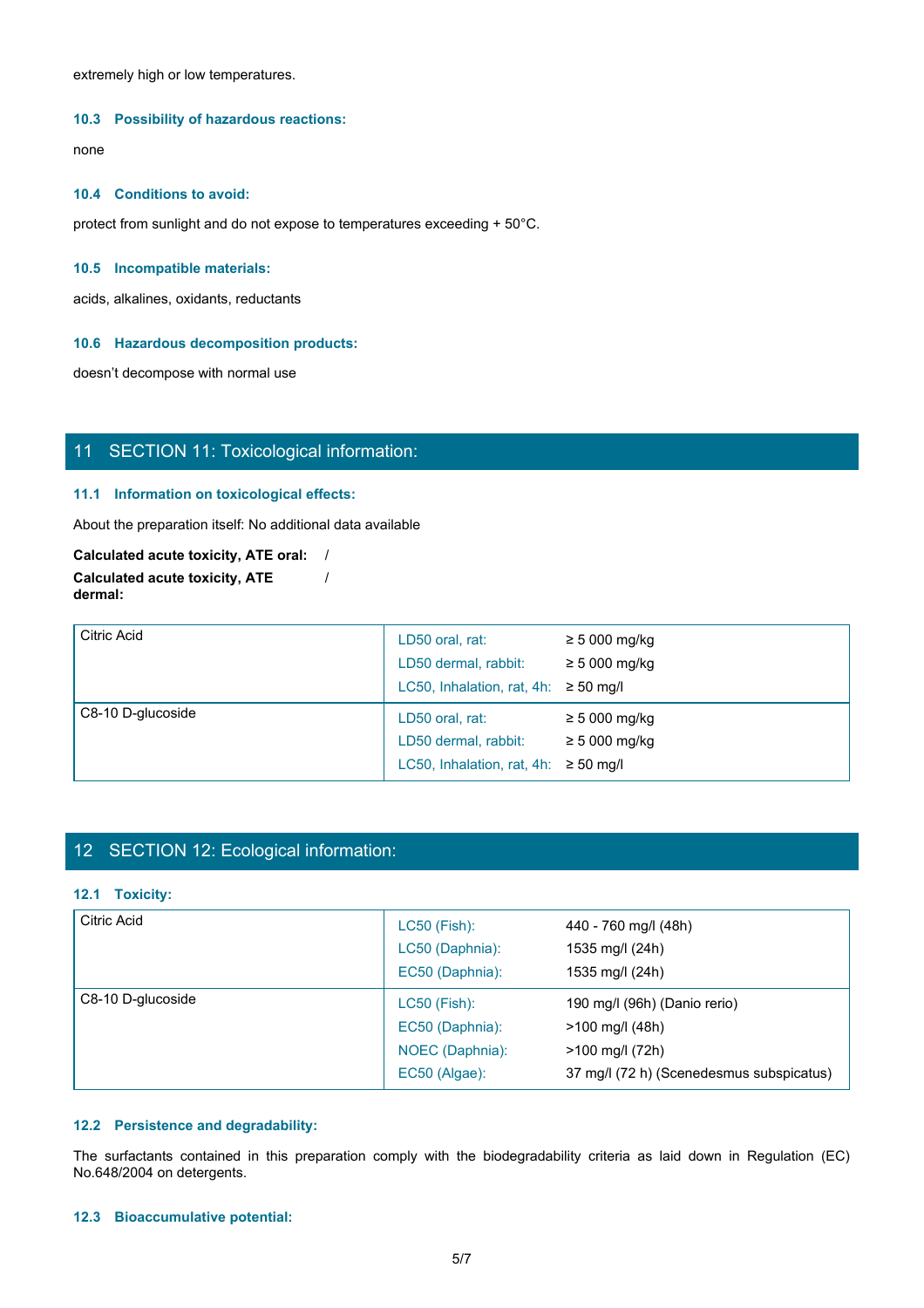No additional data available

## **12.4 Mobility in soil:**

| Water hazard class, WGK (AwSV): |                    |
|---------------------------------|--------------------|
| Solubility in water:            | completely soluble |

#### **12.5 Results of PBT and vPvB assessment:**

No additional data available

## **12.6 Other adverse effects:**

No additional data available

# 13 SECTION 13: Disposal considerations:

## **13.1 Waste treatment methods:**

No additional data available<br>
12.4 Mobility in soli:<br>
12.5 Results of PBT and vPvB assessment:<br>
13. Secults of PBT and vPvB assessment:<br>
No additional data available<br>
13. SECTION 13: Disposal considerations:<br>
13. Wasta tre restrictive regulations by local authority should always be adhered to.

# 14 SECTION 14: Transport information:

## **14.1 UN number:**

not applicable

#### **14.2 UN proper shipping name:**

ADR, IMDG, ICAO/IATA not applicable

#### **14.3 Transport hazard class(es):**

| Class(es):                   | not applicable |
|------------------------------|----------------|
| Identification number of the | not applicable |
| hazard:                      |                |

## **14.4 Packing group:**

not applicable

## **14.5 Environmental hazards:**

not dangerous to the environment

#### **14.6 Special precautions for user:**

| <b>Hazard characteristics:</b> | not applicable |
|--------------------------------|----------------|
| <b>Additional guidance:</b>    | not applicable |

# 15 SECTION 15: Regulatory information:

**15.1 Safety, health and environmental regulations/legislation specific for the substance or mixture:**

Water hazard class, WGK (AwSV): 1